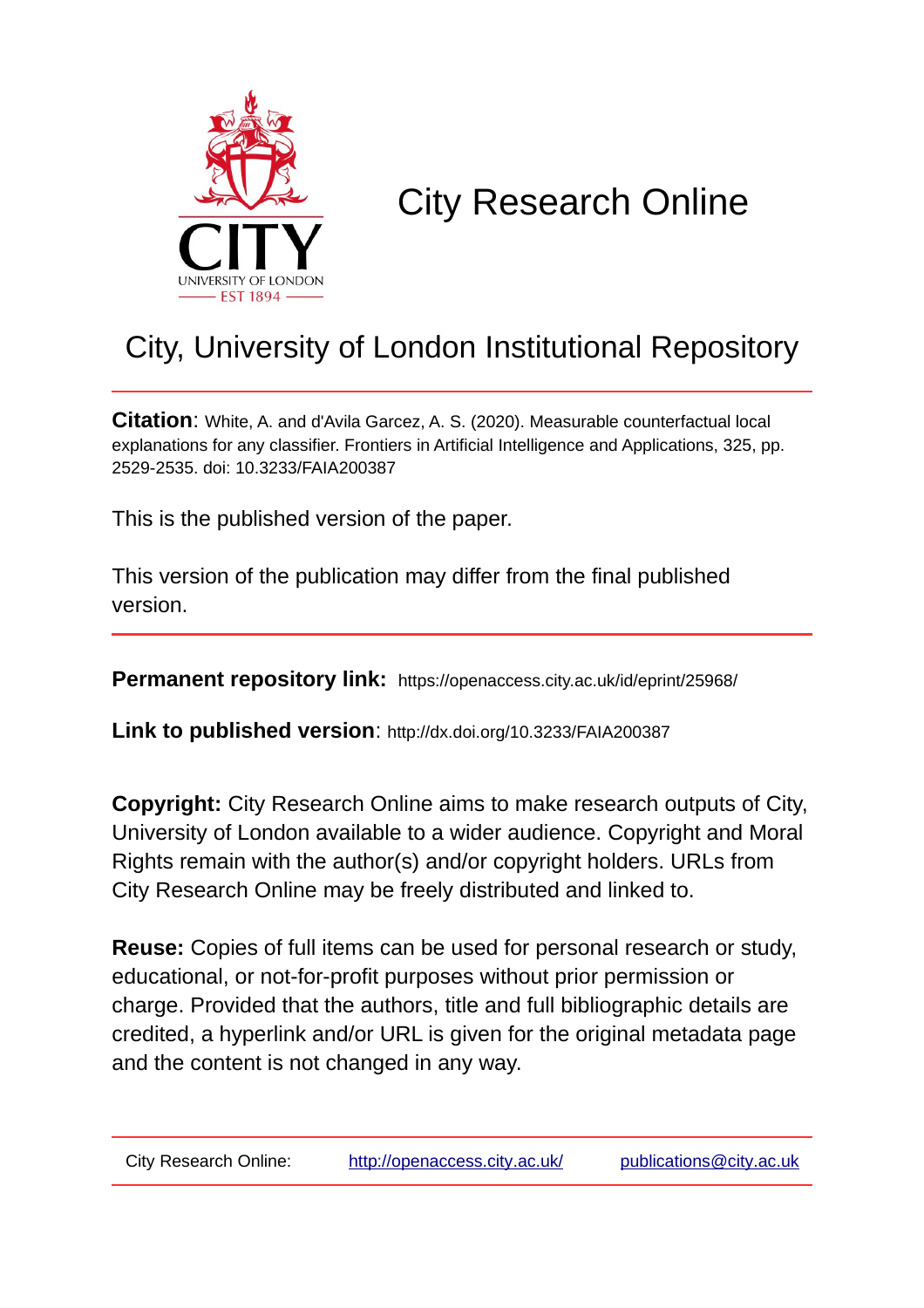*ECAI 2020 G.D. Giacomo et al. (Eds.) © 2020 The authors and IOS Press. This article is published online with Open Access by IOS Press and distributed under the terms of the Creative Commons Attribution Non-Commercial License 4.0 (CC BY-NC 4.0). doi:10.3233/FAIA200387*

### Measurable Counterfactual Local Explanations for Any **Classifier**

#### Adam White and Artur d'Avila Garcez<sup>1</sup>

Abstract. We propose a novel method for explaining the predictions of any classifier. In our approach, local explanations are expected to explain both the outcome of a prediction and how that prediction would change if 'things had been different'. Furthermore, we argue that satisfactory explanations cannot be dissociated from a notion and measure of fidelity, as advocated in the early days of neural networks' knowledge extraction. We introduce a definition of *fidelity to the underlying classifier* for local explanation models which is based on distances to a target decision boundary. A system called CLEAR: Counterfactual Local Explanations via Regression, is introduced and evaluated. CLEAR generates *b*-counterfactual explanations that state minimum changes necessary to flip a prediction's classification. CLEAR then builds local regression models, using the *b*-counterfactuals to measure and improve the fidelity of its regressions. By contrast, the popular LIME method [17], which also uses regression to generate local explanations, neither measures its own fidelity nor generates counterfactuals. CLEAR's regressions are found to have significantly higher fidelity than LIME's, averaging over 40% higher in this paper's five case studies.

#### 1 Introduction

Machine learning systems are increasingly being used for automated decision making. It is important that these systems' decisions can be trusted. This is particularly the case in mission critical situations such as medical diagnosis, airport security or high-value financial trading. Yet the inner workings of many machine learning systems seem unavoidably opaque. The number and complexity of their calculations are often simply beyond the capacities of humans to understand. One possible solution is to treat machine learning systems as 'black-boxes' and to then explain their input-output behaviour. Such approaches can be divided into two broad types: those providing global explanations of the entire system and those providing local explanations of single predictions. Local explanations are needed when a machine learning system's decision boundary is too complex to allow for global explanations. This paper focuses on local explanations.

Unfortunately, many explainable AI projects have been too reliant on their researchers' own intuitions as to what constitutes a satisfactory local explanation [13]. Yet the required structure of such explanations has been extensively analysed within philosophy, psychology and cognitive science. Miller[13, 12] has carried out a review of over 250 papers from these disciplines. He states that perhaps his most important finding is that explanations are counterfactual: "they are sought in response to particular counterfactual cases . . . why event P happened instead of event Q. This has important social and computational consequences for explainable AI". An explanation of a classification needs to show why the machine learning system did not make some alternative (expected or desired) classification.

A novel method called Counterfactual Local Explanations viA Regression (CLEAR) is proposed. This is based on the philosopher James Woodard's [22] seminal analysis of counterfactual explanation. Woodward's work derives from Pearl's manipulationlist account of causation [16]. Woodward states that a satisfactory explanation consists in showing patterns of counterfactual dependence. By this he means that it should answer a set of 'what-if-things-had-beendifferent?' questions, which specify how the explanandum (i.e. the event to be explained) would change if, contrary to the fact, input conditions had been different. It is in this way that a user can understand the relevance of different features, and understand the different ways in which they could change the value of the explanandum. Central to Woodward's notion is the requirement for an explanatory generalization:

"Suppose that M is an explanandum consisting in the statement that some variable Y takes the particular value y. Then an explanans E for M will consist of (a) a generalization G relating changes in the value(s) of a variable  $X$  (where  $X$  may itself be a vector or n-tuple of variables  $X_i$ ) with changes in Y, and (b) a statement (of initial or boundary conditions) that the variable X takes the particular value x."

In Woodward's analysis, X causes Y. For our purposes, Y can be taken as the machine learning system's predictions where X are the system's input features. The required generalization can be a regression equation that captures the machine learning system's local inputoutput behaviour. For Woodward, an explanation not only enables an understanding of why an event occurs, it also identifies changes ('manipulations') to features that would have resulted in a different outcome.

CLEAR provides counterfactual explanations by building on the strengths of two state-of-the-art explanatory methods, while at the same time addressing their weaknesses. The first is by Wachter et al. [20, 15] who argue that single predictions are explained by what we shall term as 'boundary counterfactuals' (henceforth: '*b*counterfactuals') that state the minimum changes needed for an observation to 'flip' its classification. The second method is by Riberio et al. [17] who argue for Local Interpretable Model-Agnostic Explanations (LIME). These explanations are created by building a regression model that seeks to approximate the local input-output behaviour of the machine learning system.

In isolation, *b*-counterfactuals do not provide explanatory generalizations relating X to Y and therefore are not satisfactory explanations, as we exemplify in the next section. LIME, on the other hand,

<sup>1</sup> City, University of London, UK, email: Adam.White.2@city.ac.uk A.Garcez@city.ac.uk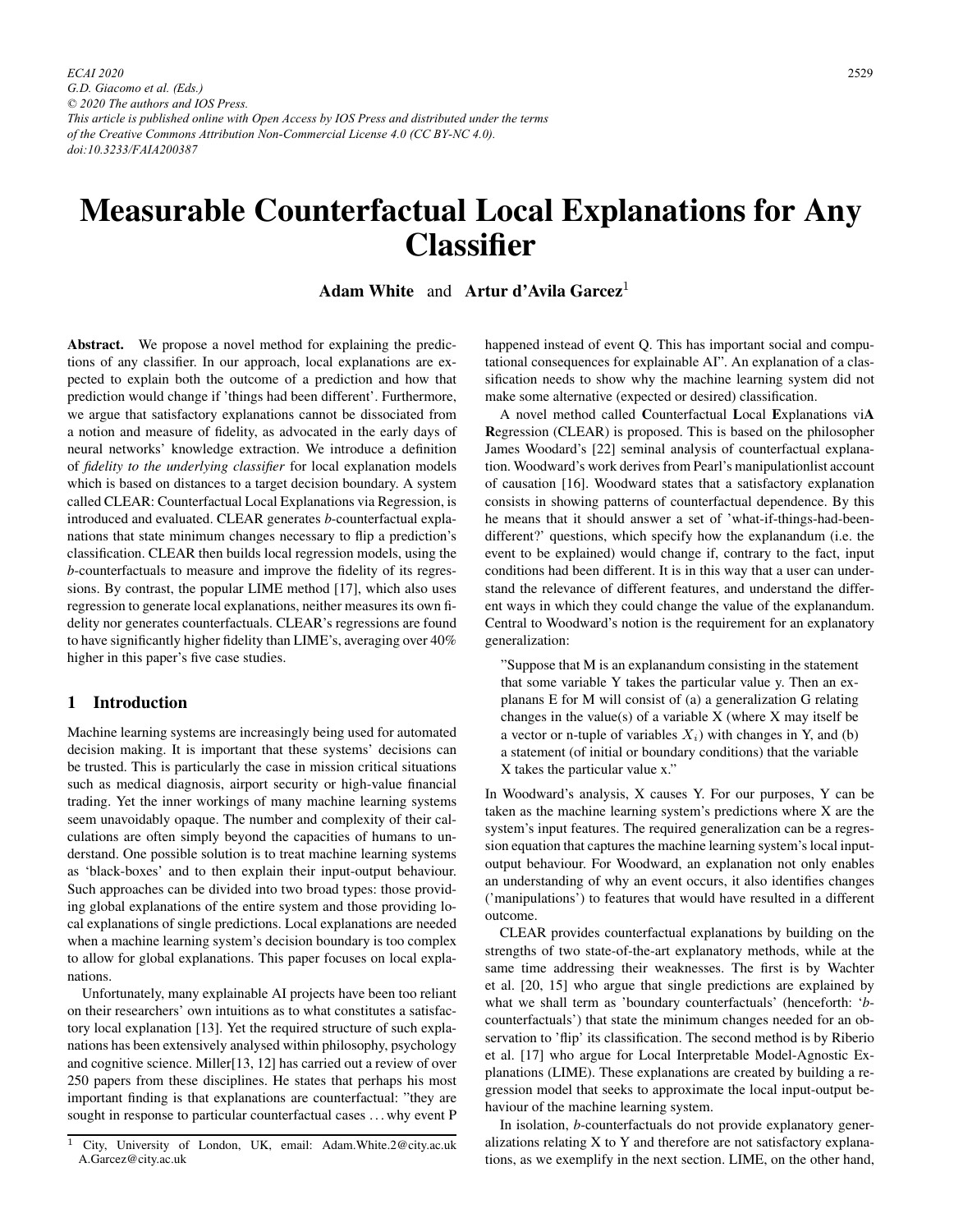does not measure the fidelity of its regressions and cannot produce counterfactual explanations.

The contribution of this paper is three-fold. We introduce a novel explanation method capable of:

- providing *b*-counterfactuals that are explained by regression coefficients including interaction terms;
- evaluating the fidelity of its local explanations to the underlying learning system;
- using the values of *b*-counterfactual to significantly improve the fidelity of its regressions.

When applied to this paper's five case studies, CLEAR improves on the fidelity of LIME by an average of over 40%.

Section 2 provides the background to CLEAR including an analysis of *b*-counterfactuals and LIME. Section 3 introduces CLEAR and explains how it uses *b*-counterfactuals to both measure and improve the fidelity of its regressions. Section 4 contains experimental results on five datasets showing that CLEAR's regressions have significantly higher fidelity than LIME's. Section 5 concludes the paper and discusses directions for future work.

#### 2 Background

This paper adopts the following notation: let *m* be a machine learning system mapping  $X \to Y$ ; *m* is said to generate prediction *y* for observation *x*.

#### 2.1 *b*-Counterfactual Explanations

Wachter et al.'s *b*-counterfactuals explain a single prediction by identifying 'close possible worlds' in which an individual would receive the prediction they desired. For example, if a banking machine learning system declined Mr Jones' loan application, a *b*-counterfactual explanation might be that 'Mr Jones would have received his loan, if his annual salary had been \$35,000 instead of the \$32,000 he currently earns'. The \$3000 increase would be just sufficient to flip Mr Jones to the desired side of the banking system's decision boundary.

Wachter et al. note that a counterfactual explanation may involve changes to multiple features. Hence, an additional *b*-counterfactual explanation for Mr Jones might be that he would also get the loan if his annual salary was \$33,000 and he had been employed for more than 5 years. Wachter et al. state that counterfactual explanations have the following form:

"Score *p* was returned because variables *V* had values (  $v_1, v_2, \ldots$ ) associated with them. If *V* instead had values  $(v'_1, v'_2, \ldots)$ , and all other variables remained constant, score *p*' would have been returned"

The key problem with *b*-counterfactuals: *b*-counterfactual explanations fail to satisfy Woodward's requirement that: *a satisfactory explanation of prediction y should state a generalization relating X and Y.*

For example, suppose that a machine learning system has assigned Mr Jones a probability of 0.75 for defaulting on a loan. Although stating the changes needed to his salary and years of employment has explanatory value, this falls short of being a satisfactory explanation. A satisfactory explanation also needs to explain:

1. why Mr Jones was assigned a score of 0.75. This would include identifying the contribution that each feature made to the score.

2. how the features interact with each other. For example, perhaps the number of years employed is only relevant for individuals with salaries below \$34,000.

These requirements could be satisfied by stating an explanatory equation that included interaction terms and indicator variables. At a minimum, the equation's scope should cover a neighbourhood around *x* that includes the data points identified by its *b*counterfactuals.

#### 2.2 Local Interpretable Model-Agnostic Explanations

Ribeiro et al. [17] propose LIME, which seeks to explain why *m* predicts *y* given *x* by generating a simple linear regression model that approximates *m*'s input-output behaviour with respect to a small neighbourhood of *m*'s feature space centered on *x*. LIME assumes that for such small neighbourhoods *m*'s input-output behaviour is approximately linear. Ribeiro et al. recognize that there is often a trade off to be made between local fidelity and interpretability. For example, increasing the number of independent variables in a regression might increase local fidelity but decrease interpretability. LIME is becoming an increasingly popular method, and there are now LIME implementations in multiple packages including Python, R and SAS.

The LIME algorithm: Consider a model *m* (e.g. a random forest or MLP) whose prediction is to be explained: The LIME algorithm: (1) generates a dataset of synthetic observations; (2) labels the synthetic data by passing it to the model *m* which calculates probabilities for each observation belonging to each class. These probabilities are the ground truths that LIME is trying to explain; (3) weights the synthetic observations (in standardised form) using the kernel:

 $K(d) = \sqrt{e^{-\left(d^2\left/ ker\left(\frac{1}{d}\right)^2\right)}}$  where *d* is the Euclidean distance from *x* to the synthetic observation, and the default value for kernel width is a function of the number of features in the training dataset; (4) produces a locally weighted regression, using all the synthetic observations. The regression coefficients are meant to explain *m*'s forecast *y*.

Key problems with LIME: *LIME does not measure the fidelity of its regression coefficients. This hides that it may often be producing false explanations.* Although LIME displays the values of its regression coefficients, it does not display the predicted values *y* calculated by its regression model. Let us refer to these values as *regression scores* (they are not bounded by the interval [0,1]). Ribeiro provides an online 'tutorial' on LIME, which includes an example of a random forest model of the Iris dataset<sup>2</sup>. As part of this paper's analysis, the LIME regression scores were captured revealing large errors. For example, in  $\approx$ 20% of explanations, the regression scores differed by more than 0.4 from the probabilities calculated by the random forest model.

It might be thought that an adequate solution would be to provide a goodness-of-fit measure such as adjusted R-squared. However, as will be explained in Section 3, such measures can be highly misleading when evaluating the fidelity of the regression coefficients for estimating *b*-counterfactuals.

Another problem is that *LIME does not provide counterfactual explanations.* It might be argued that LIME's regression equations provide the basis for a user to perform their own counterfactual calculations. However, there are multiple reasons why this is incorrect. First, as will be shown in Section 3, additional functionality is necessary for generating faithful counterfactuals including the ability to

<sup>2</sup> https://github.com/marcotcr/lime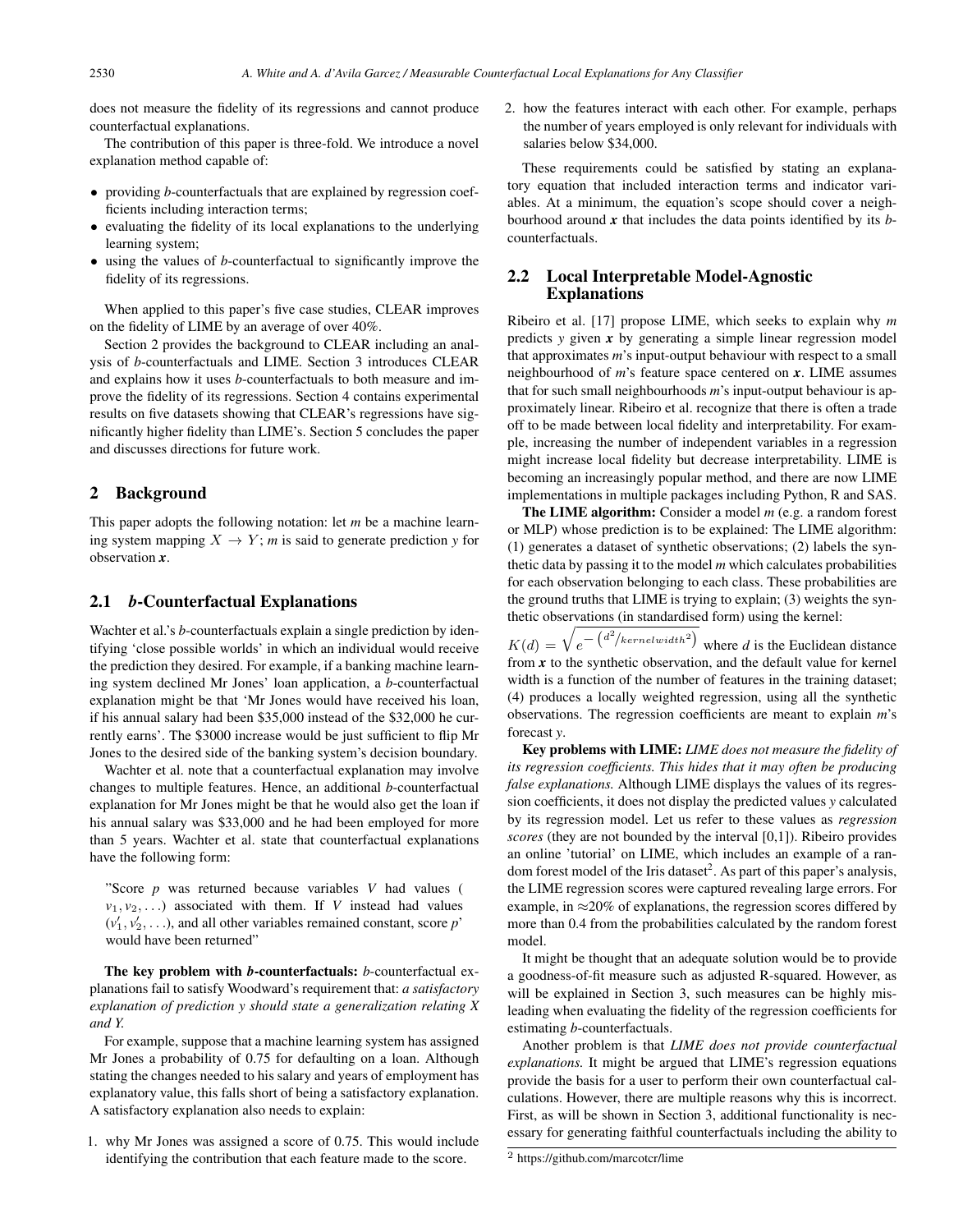

Figure 1. Toy example of a machine learning function represented by tan/blue background. The circled cross is *x* whose prediction is to be explained. The other crosses are synthetic observations. (a) LIME uses all synthetic observations in each regression (15,000 in this paper) with weights decreasing with distance from *x*. (b) CLEAR selects a balanced subset of  $\approx$  200 synthetic observation. (c) shows the corresponding b-perturbations.

solve quadratic equations. Second, LIME does not ensure that the regression model correctly classifies *x*. In cases where the regression misclassifies *x*'s class, then any subsequent *b*-counterfactual will be false. Third, it does not have the means of measuring the fidelity of any counterfactual calculations derived from its regression equation. Fourth, LIME does not offer an adequate dataset for calculating counterfactuals. The data that LIME uses in a local regression needs to be representative of the neighbourhood that its explanation is meant to apply to. For counterfactual explanations, this extends from *x* to the nearest points of *m*'s decision boundary.

#### 2.3 Other Related Work

Early work seeking to provide explanations to neural networks have been focused on the extraction of symbolic knowledge from trained networks [1], either decision trees in the case of feedforward networks [4] or graphs in the case of recurrent networks [10, 21]. More recently, attention has been shifted from global to local explanation models due to the very large-scale nature of current deep networks, and has been focused on explaining specific network architectures (such as the bottleneck in auto-encoders [8]) or domain specific networks such as those used to solve computer vision problems [3], although some recent approaches continue to advocate the use of rulebased knowledge extraction [2, 19]. The reader is referred to Guidotti et al. [6] for a recent survey.

More specifically, Lundberg et al.[11] propose SHAP, which explains a prediction by using the game-theory concept of Shapley Values. Shapley Values are the unique solution for fairly attributing the benefits of a cooperative game between players, when subject to a set of local accuracy and consistency constraints. SHAP explains a model m's prediction for observation *x* by first simplifying *m*'s input data to binary features. A value of 1 corresponds to a feature having the same value as in  $x$  and a value of 0 corresponds to the feature's value being 'unknown'. Within this context, Shapley Values are the changes that each simplified feature makes to *m*'s expected prediction when conditioned on that feature. Lundberg et al. derive a kernel that enables regressions where (i) the dependent variable is *m*'s (rebased) expected prediction conditioned on a specific combination of binary features (ii) the independent features are the binary features (iii) the regression coefficients are the Shapley Values. A key point for this paper is that the Shapley Values apply to the binarized features and cannot be used to estimate the effects of changing a numeric feature of *x* by a particular amount. They therefore do not provide a basis for estimating *b*-counterfactuals.

Ribeiro et al. [18], the authors of the LIME paper, have subsequently proposed 'Anchors: High Precision Model-Agnostic Explanations'. In motivating their new method they note that LIME does not measure its own fidelity and that 'even the local behaviour of a model may be extremely non-linear, leading to poor linear approximations'. An Anchor is a rule that is sufficient (with a high probability) to ensure that a local prediction will remain with the same classification, irrespective of the values of other variables. The extent to which the Anchor generalises is estimated by a 'coverage' statistic. For example, an Anchor for a model with the Adult dataset could be: "If Never-Married and Age  $\leq$  28 then *m* will predict ' $\leq$ \$50k' with a precision of 97% and a coverage of 15%". A pureexploration multi-armed bandit algorithm is used to efficiently identify Anchors. As with SHAP, Anchors do not provide a basis for estimating *b*-counterfactuals. Therefore neither method can be directly compared to CLEAR.

LIME has spawned several variants. For example LIME-SUP [9] and K-LIME [7] both seek to explain a machine learning system's functionality over its entire input space by partitioning the input space into a set of neighbourhoods, and then creating local models. K-LIME uses clustering and then regression, LIME-SUP just uses decision tree algorithms. LIME has also been adapted to enable novel applications, for example SLIME [14] provides explanations of sound and music content analysis. However none of these variants address the problems identified with LIME in this paper.

#### 3 The CLEAR Method

CLEAR is based on the view that a satisfactory explanation of a single prediction needs to both explain the value of that prediction and answer 'what-if-things-had-been-different' questions. In doing this it needs to state the relative importance of the input features and show how they interact. A satisfactory explanation must also be measurable and state how well it can explain a model. It must *know when it does not know* [5].

CLEAR is based on the concept of *b*-perturbation, as follows:

*Definition 5.1* Let min $_f(x)$  denote a vector resulting from applying a minimum change to the value of one feature  $f$  in  $x$  such that  $m(\min_f(\mathbf{x})) = y'$  and  $m(\mathbf{x}) = y$ , class(y)  $\neq$  class(y'). Let  $v_f(\mathbf{x})$  denote the value of feature  $f$  in  $x$ . A **b**-perturbation is defined as the change in value of feature f for target class(*y'*), that is  $v_f(\min_f(\mathbf{x})) - v_f(\mathbf{x})$ .

For example, for the *b-*counterfactual that Mr Jones would have received his loan if his salary had been \$35,000, a *b*-perturbation for *salary* is \$3000. If  $x$  has  $p$  features and  $m$  solves a  $k$ -class problem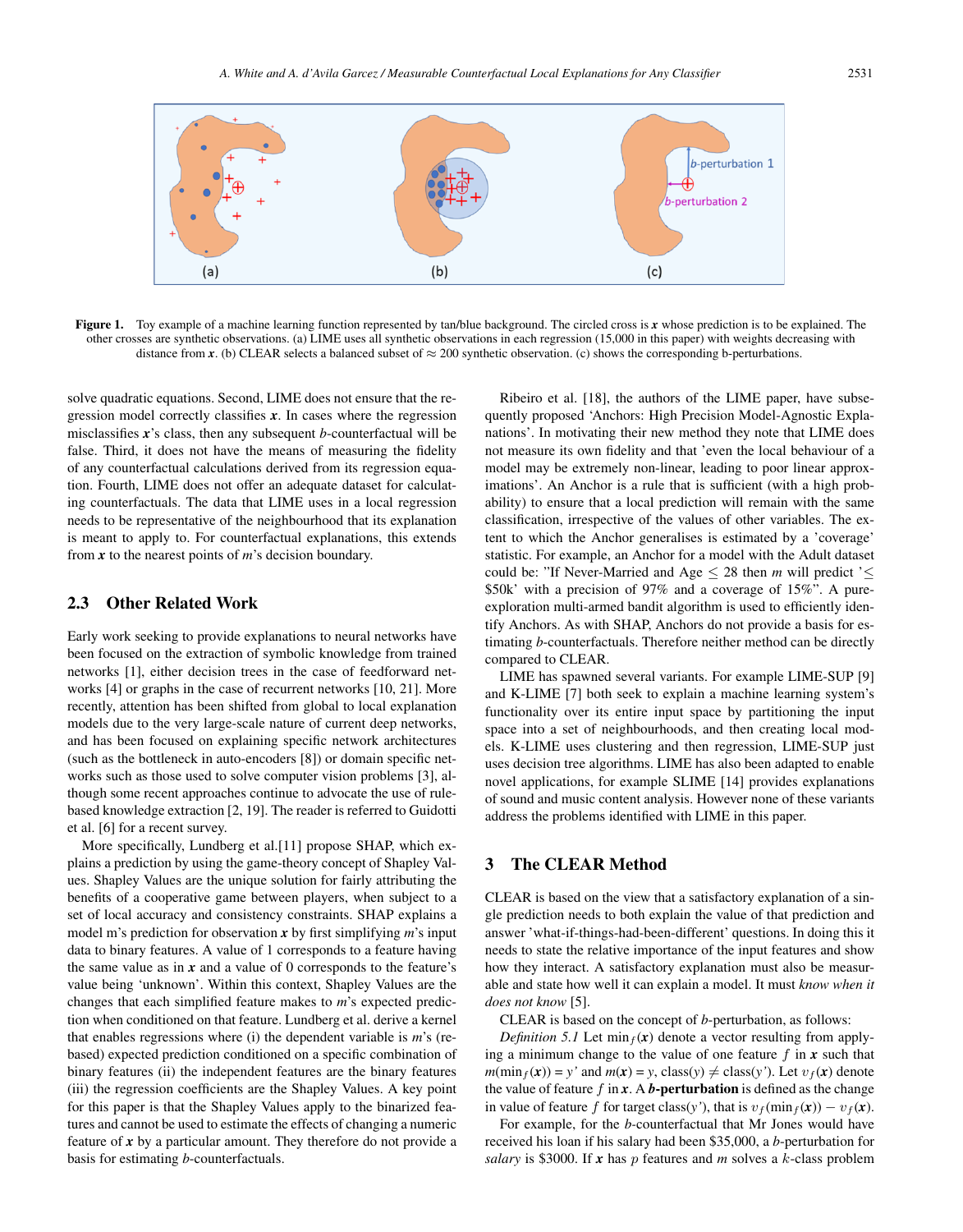| ___________________________________                                        |                |                                              |                                                                                                                |            |                                                 |                   |  |
|----------------------------------------------------------------------------|----------------|----------------------------------------------|----------------------------------------------------------------------------------------------------------------|------------|-------------------------------------------------|-------------------|--|
| Prediction to be explained: Observation 2 has 0.72 probability of diabetes |                |                                              |                                                                                                                |            |                                                 |                   |  |
| b-counterfactuals                                                          |                |                                              | <b>Regression</b>                                                                                              |            |                                                 |                   |  |
| feature                                                                    | input<br>value | actual <i>b</i> -<br>counterfactual<br>value | prediction = 0.44 - 0.018 BloodPressure + 0.16 BMI +<br>0.015 Pregnancies - 0.013 SkinThickness + 0.23 Glucose |            | estimated b-<br>feature counterfactual<br>value | fidelity<br>error |  |
| Glucose                                                                    | 0.24           | $-1.08$                                      | $-0.12$ Insulin + 0.061 DiabFunction + 0.23 Age - 0.11 Age <sup>2</sup>                                        | Glucose    | $-0.72$                                         | 0.37              |  |
| <b>BMI</b>                                                                 | 0.65           | $-0.89$                                      | $-0.071$ BMI <sup>2</sup> + 0.12 (Insulin*Age)                                                                 | <b>BMI</b> | $-0.73$                                         | 0.17              |  |
| Age                                                                        | 0.36           | $-0.92$                                      |                                                                                                                | Age        | $-0.74$                                         | 0.18              |  |

Figure 2. Excerpt from a CLEAR *b*-counterfactual report. In this example CLEAR uses multiple regression to explain a single prediction generated by an MLP model trained on the Pima dataset

then there are  $q \leq p \times k-1$  *b*-perturbations of *x*; changes in a feature value may not always imply a change of classification.

**CLEAR Report: PIMA dataset** 

CLEAR compares each *b*-perturbation with an estimate of that value, call it *estimated b*-perturbation, calculated using its local regression, to produce a *counterfactual fidelity error*, as follows:

*counterfactual fidelity error* =

| estimated *b*-perturbation − *b*-perturbation |

Henceforth these will be referred to simply as 'fidelity errors'. CLEAR generates an explanation of prediction *y* for observation *x* by the following steps:

- 1. Determine *x*'s *b*-perturbations. For each feature *f*, a separate onedimensional search is performed by querying *m* starting at *x*, and progressively moving away from  $x$  by changing the value of  $f$  by regular amounts, whilst keeping all other features constant. The searches are constrained to a range of possible feature values.
- 2. Generate labelled synthetic observations (default: 50,000 observations). Data for numeric features is generated by sampling from a uniform distribution. Data for categorical features is generated by sampling in proportion to the frequencies found in the training set. The synthetic observations are labelled by being passed through *m*.
- 3. Create a balanced neighbourhood dataset (default is 200 observations). Synthetic observations that are near to *x* (Euclidean distance) are selected with the objective of achieving a dense cloud of points between *x* and the nearest points just beyond *m*'s decision boundaries (Figure 1). For this, the neighbourhood data is selected such that it is equally distributed across classes, i.e. approximately balanced. CLEAR was also evaluated using 'imbalanced' neighbourhood data, where only the synthetic observations nearest to *x* were selected. However, it was found this reduced fidelity (see Figure 3). It might be thought that a balanced neighbourhood dataset should not be used when *x* is far from *m*'s decision boundary; as this would lead to a 'non-local' explanation. But this misses the point that a satisfactory explanation is counterfactual, and that the required locality therefore extends from *x* to data points just beyond *m*'s decision boundary.
- 4. Perform a step-wise regression on the neighbourhood dataset, under the constraint that the regression curve should go through *x*. The regression can include second degree terms, interaction terms and indicator variables. CLEAR provides options for both multiple and logistic regression. A user can also specify terms that must be included in a regression.
- 5. Estimate the *b*-perturbations by substituting *x*'s *b*-counterfactual values from  $\min_f$  (*x*), other than for feature f, into the regression equation and calculating the value of  $f$ . See example below.
- 6. Measure the fidelity of the regression coefficients. Fidelity errors

are calculated by comparing the actual *b*-perturbations determined in step 1 with the estimates calculated in step 5.

- 7. Iterate to best explanation. Because CLEAR produces fidelity statistics, its parameters can be iteratively changed in order to achieve a better trade-off between interpretability and fidelity. Relevant parameters include the number of features/independent variables to consider and the use and number of quadratic or interaction terms. Figure 2 shows excerpts from a CLEAR report.
- 8. CLEAR also provides the option of adding *x*'s *b*-counterfactuals,  $\min_f$ (x), to x's neighbourhood dataset. The *b*-counterfactuals are weighted and act as soft constraints on CLEAR's subsequent regression. Algorithms 1 and 2 outline the entire process.

| <b>Algorithm 1: CLEAR Algorithm</b>                       |  |  |  |  |
|-----------------------------------------------------------|--|--|--|--|
| <b>input</b> : $t$ (training data), $x,m,T$               |  |  |  |  |
| <b>output:</b> expl (set of explanations)                 |  |  |  |  |
| $S \leftarrow$ Generate_Synthetic_Data $(x,t,m)$          |  |  |  |  |
| <b>for</b> each target class to <b>do</b>                 |  |  |  |  |
| <b>for</b> each feature f <b>do</b>                       |  |  |  |  |
| $w \leftarrow$ Find_Counterfactuals $(x,m)$               |  |  |  |  |
| end                                                       |  |  |  |  |
| $N_{tc} \leftarrow$ Balanced_Neighbourhood(S, x, m)       |  |  |  |  |
| Optional: $N_{tc} \leftarrow N_{tc} \cup w$               |  |  |  |  |
| $r \leftarrow$ Find_Regression_Equations( $N_{tc}$ , x)   |  |  |  |  |
| $w' \leftarrow$ Estimate_Counterfactuals(r,x)             |  |  |  |  |
| $e \leftarrow$ Calculate_Fidelity(w,w',T)                 |  |  |  |  |
| <b>return</b> $\exp l_{tc} = \langle w, w', r, e \rangle$ |  |  |  |  |
| end                                                       |  |  |  |  |

| <b>Algorithm 2: Balanced_Neighbourhood</b>                                                                                      |  |  |  |  |
|---------------------------------------------------------------------------------------------------------------------------------|--|--|--|--|
| <b>input</b> : S (synthetic dataset), $x,m$                                                                                     |  |  |  |  |
| $b_1, b_2$ (margins around decision boundary)                                                                                   |  |  |  |  |
| <b>output:</b> $N$ (neighbourhood dataset)                                                                                      |  |  |  |  |
| $n \leftarrow 200$                                                                                                              |  |  |  |  |
| for $s_i \in S$ do                                                                                                              |  |  |  |  |
| $\begin{array}{ l} \n\mid & d_i \leftarrow \text{Euclidean\_Distance}(s_i, \textbf{x})\\ \ny_i \leftarrow m(s_i) \n\end{array}$ |  |  |  |  |
|                                                                                                                                 |  |  |  |  |
| end                                                                                                                             |  |  |  |  |
| $N_1 \leftarrow n/3$ members of $\{S\}$ with lowest $d_i$ s.t. $0 \lt y_i \le b_1$                                              |  |  |  |  |
| $N_2 \leftarrow n/3$ members of $\{S\}$ with lowest $d_i$ s.t. $b_1 < y_i \leq b_2$                                             |  |  |  |  |
| $N_3 \leftarrow n/3$ members of $\{S\}$ with lowest $d_i$ s.t. $b_2 < y_i \leq 1$                                               |  |  |  |  |
| <b>return</b> $N \leftarrow N_1 \cup N_2 \cup N_3$                                                                              |  |  |  |  |

Notice that for CLEAR an explanation (expl) is a tuple <  $w, w', r, e >$ , where w and w' are *b*-perturbations (actual and estimated),  $r$  is a regression equation and  $e$  are fidelity errors.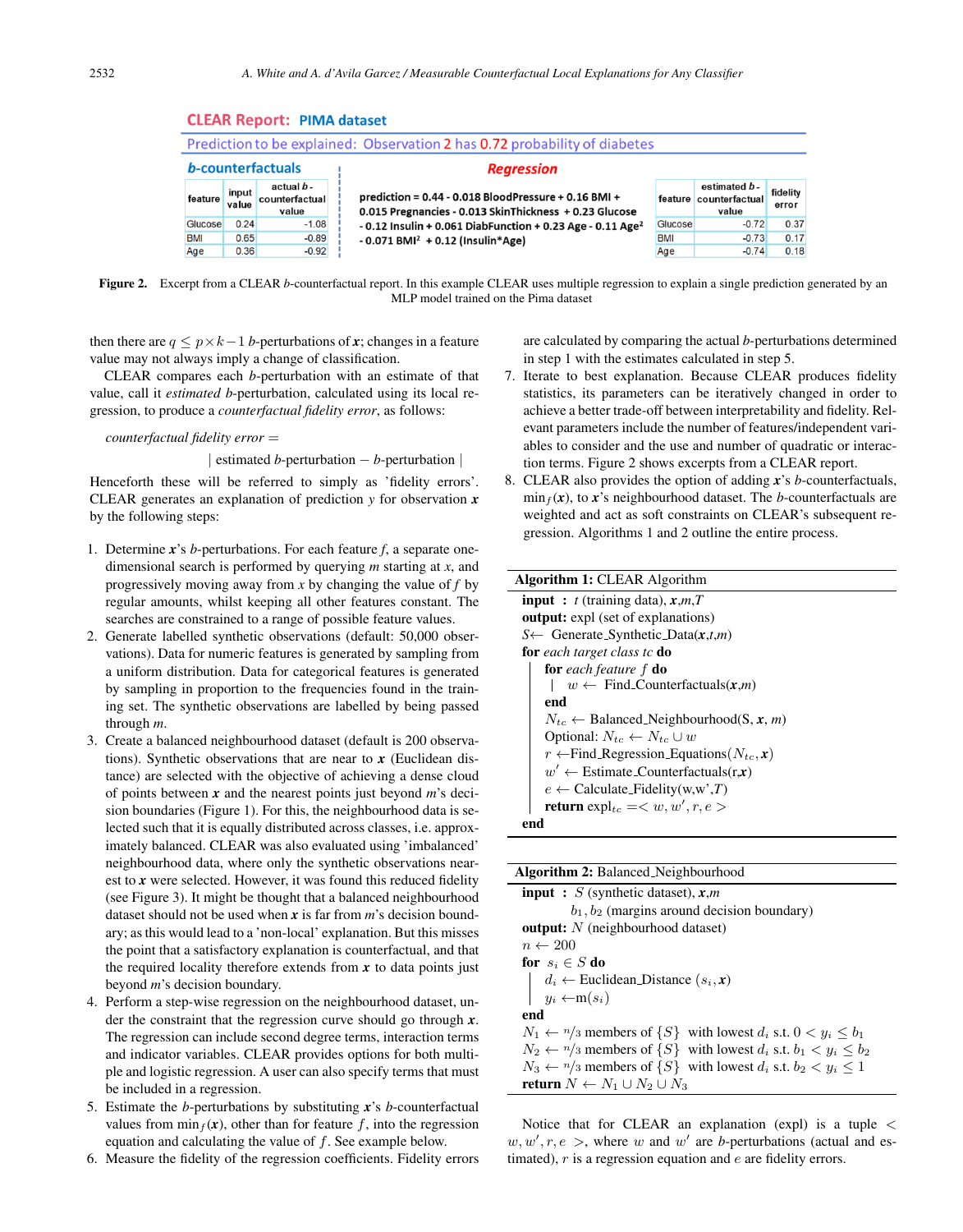Table 1. Comparison of % fidelity of CLEAR and LIME: the use of a balanced neighbourhood, centering and quadratic terms allow CLEAR, in general, to achieve a considerably higher fidelity to *b*-counterfactuals than LIME, even without training with *b*-counterfactuals. Including training with *b*-counterfactuals (optional step 8 of CLEAR method), % fidelity is further increased.

|                                       | Adult        | <b>Iris</b>    | Pima         | Credit                        | <b>Breast</b> |
|---------------------------------------|--------------|----------------|--------------|-------------------------------|---------------|
| CLEAR- not using $b$ -counterfactuals | $80\% + 0.9$ | $80\% + 1.0$   | $57\% + 0.8$ | $39\% \pm 1.3$ $54\% \pm 1.1$ |               |
| CLEAR- using $b$ -counterfactuals     | $80\% + 0.8$ | $99.8\% + 0.1$ |              | $77\% \pm 0.8$ 55% $\pm 1.7$  | $81\% + 1.3$  |
| LIME algorithms                       | $26\% + 0.6$ | $30\% + 0.3$   | $20\% + 0.4$ | $12\% + 0.5$                  | $14\% + 0.3$  |

Example of using regression to estimate a *b*-perturbation: An MLP with a softmax activation function in the output layer was trained on a subset of the UCI Pima Indians Diabetes dataset. The MLP calculated a probability of 0.69 for *x* belonging to class 1 (having diabetes). CLEAR generated the logistic regression equation  $(1 + e^{w^T x})^{-1} = 0.69$  where:

$$
\mathbf{w}^T \mathbf{x} = -0.8 + 1.73 \text{ Glucose} + 0.25 \text{ BloodPressure}
$$

$$
+0.31 \text{ Glucose}^2
$$

Let the decision boundary be  $P(x \in class 1) = 0.5$ . Thus, x is on the boundary when  $w^T x = 0$ . The estimated *b*-perturbation for Glucose is obtained by substituting into the regression equation:  $w^T x = 0$  and the value of BloodPressure in x:

$$
-0.31 Glucose2 + 1.73 Glucose - .04 = 0
$$

Solving this equation, CLEAR selects the root equal to 0.025 as being closest to the original value of Glucose in *x*. The original value for Glucose was 0.537 and hence the estimated *b*-perturbation is -0.512. The actual *b*-perturbation (step 1) for Glucose to achieve a probability of 0.5 of being in class 1 was -0.557; hence, the fidelity error was 0.045.

A CLEAR prototype has been developed in Python<sup>3</sup>. CLEAR can be run either in batch mode on a test set or it can explain the prediction of a single observation. In batch mode, CLEAR reports the proportion of its estimated *b*-counterfactuals that have a fidelity error lower than a user-specified error threshold *T*, as follows:

*Definition 5.3 (% fidelity):* A *b*-perturbation is said to be *feasible* if the resulting feature value is within the range of values found in *m*'s training set. The percentage *fidelity* given a batch and error threshold *T* is the number of *b*-perturbations with fidelity error smaller than *T* divided by the number of feasible *b*-perturbations.

Both fidelity and interpretability are critical for a successful explanation. An 'interpretable explanation' that is of poor fidelity is not an explanation, it is just misinformation. Yet, in order to achieve high levels of fidelity, a CLEAR regression may need to include a large number of terms, including 2nd degree and interaction variables. A criticism of CLEAR might then be that whilst its regression equations are interpretable to data scientists, they may not be interpretable to lay people. However CLEAR's HTML reports are interactive, providing an option to simplify the representation of its equations. Consider Figure 2, if a user was primarily interested in the effects of Glucose and BMI, then CLEAR can substitute the values of the other features leading to the full regression equation being re-expressed as:

$$
\mathbf{w}^T \mathbf{x} = 0.46 + 0.3 \; Glucose + 0.18 \; BMI - 0.05 \; BMI^2
$$

This equation helps to explain the *b*-counterfactuals, for example it shows why observation 1's classification is more easily 'flipped' by changing the value of Glucose rather than BMI. CLEAR additionally provides options for the user to simplify the original regression, for example by reducing the number of terms, excluding interaction terms etc. CLEAR then enables the user to see the resulting fall in fidelity, putting the user in control of the interpretability/fidelity tradeoff. Figure 3 illustrates how fidelity is reduced by excluding both quadratic and interaction terms; notice that even both are excluded, CLEAR's fidelity is much higher than LIME's.

#### **Experimental Results**

Experiments were carried out with five UCI datasets: Pima Indians Diabetes (with 8 numeric features), Iris (4 numeric features), Default of Credit Card Clients (20 numeric features, 3 categorical), and subsets of Adult (with 2 numeric features, 5 categorical features), and Breast Cancer Wisconsin (9 numeric features). For the Adult dataset, some of the categorical features values were merged and features with little predictive power were removed. With the Breast Cancer dataset only the mean value features were kept. For reproducibility, the code for pre-processing the data is included with the CLEAR prototype on GitHub.

For the Iris dataset, a support vector machine (SVM) with RBF kernel was trained using the scikit-learn library. For each of the other datasets, an MLP with a softmax output layer was trained using Tensorflow. Each dataset was partitioned into a training dataset (used to train the SVM or MLP, and to set the parameters used to generate synthetic data for CLEAR) and a test dataset (out of which 100 observations were selected for calculating the % fidelity of CLEAR and LIME). Experiments were carried out with different test sets, with each experiment being repeated 20 times for different generated synthetic data. The experiments were carried out on a Windows i7-8700 3.2GHz PC. A single run of a 100 observations took 40-80 minutes, depending on the dataset.

In order to enable comparisons with LIME, CLEAR includes an option to run the LIME algorithms for creating synthetic data and generating regression equations. CLEAR then takes the regression equations and calculates the corresponding *b*-counterfactuals and fidelity errors. It might be objected that it is unfair to evaluate LIME on its counterfactual fidelity, as it was not created for this purpose. But if you accept Woodward and Miller's requirements for a satisfactory explanation, then counterfactual fidelity is an appropriate metric.

CLEAR's regressions are significantly better than LIME's. The best results are obtained by including *b*-counterfactuals in the neighbourhood datasets (step 8 of the CLEAR method). Overall, the *best* configuration comprised: using balanced neighbourhood data, forcing the regression curve to go through *x* (i.e. 'centering'), including both quadratic and interaction terms, and using logistic regression for Pima and Breast Cancer and multiple regression for Iris, Adult and Credit datasets. Unless otherwise stated % fidelity is for the error threshold  $T = 0.25$ . Table 1 compares the % fidelity of CLEAR and LIME (i.e. using LIME's algorithms for generating synthetic data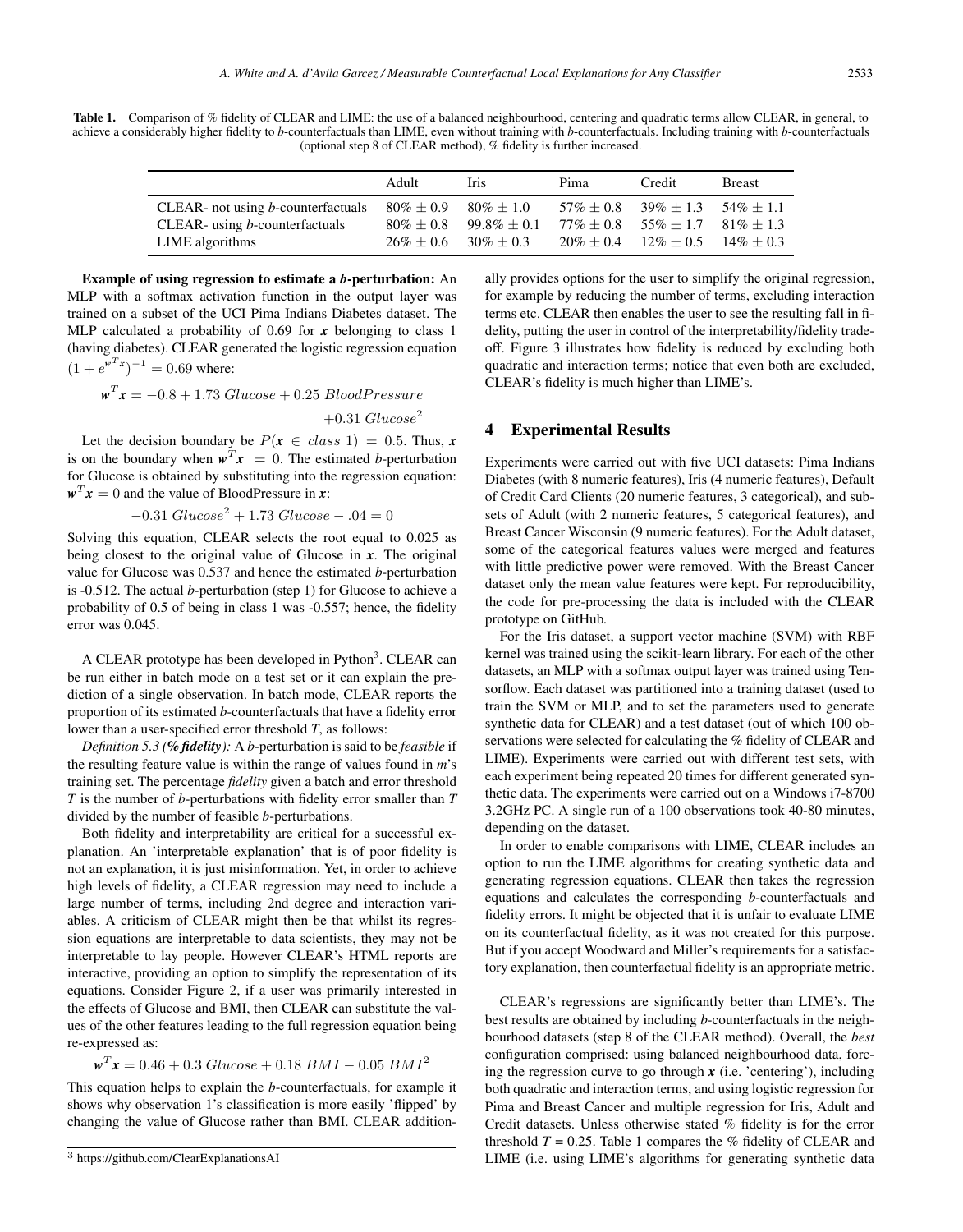

Figure 3. Comparison of fidelity with different configurations. Fidelity is reduced when any of the above changes are made to the *best configuration*. The changes include:'Imbalanced neighbourhood' = 'using best configuration but with imbalanced neighbourhood datasets', and 'LIME' = 'using the LIME algorithms'. Notice the benefits of CLEAR using a balanced neighbourhood dataset. Also, when CLEAR has 'no quadratic and interaction terms', it is still significantly more faithful than LIME.

and performing the regression). This used LIME's default parameter values except for the following beneficial changes: the number of synthetic data points was increased to 15,000 (further increases did not improve fidelity), the data was not discretized, a maximum of 14 features were allowed, several kernel widths in the range from 1.5 to 4 were evaluated. By contrast, CLEAR was run with its *best* configuration and with 14 features. As an example of LIME's performance: with the Credit dataset, the adjusted  $R^2$  averaged  $\approx 0.7$ , the classification of the test set observations was over 94% correct. However, the absolute error between *y* and LIME's estimate of *y* was 8% (e.g. the MLP forecast  $P(x \in class 1) = 0.4$ , while LIME estimated it at 0.48) and this by itself would lead to large errors when calculating how much a single feature needs to change for *y* to reach the decision boundary. LIME's fidelity of only 12%, illustrates that CLEAR's measure of fidelity is far more demanding than just classification accuracy. Of course, LIME's poor fidelity was due, in part, to its kernel failing to isolate the appropriate neighbourhood datasets necessary for calculating *b*-counterfactuals accurately.

Table 2 shows how CLEAR's fidelity (not using *b*-counterfactuals) varied with the maximum 'number of independent variables' allowed in a regression. At first, fidelity sharply improves but then plateaus.

Despite CLEAR's regression fitting the neighbourhood data well, a significant number of the estimated *b*-counterfactuals have large fidelity errors. For example, in one of the experiments with the Adult dataset where the multiple regression did not center the data, the average adjusted  $R^2$  was 0.97, classification accuracy 98% but the % fidelity error  $< 0.25$  was 59%. This points to a more general problem: sometimes the neighbourhood datasets do not represent the regions of its feature space that are central for its explanations. With CLEAR, this discrepancy can at least be measured.

Table 2. Variation of % fidelity with the choice of number of variables

| No. | Adult | Iris | <b>PIMA</b> | Credit | <b>Breast</b> |
|-----|-------|------|-------------|--------|---------------|
| 8   | 35%   | 50%  | 42%         | 27%    | 43%           |
| 11  | 76%   | 62%  | 53%         | 38%    | 46%           |
| 14  | 80%   | 80%  | 57%         | 39%    | 54%           |
| 17  | 78%   | n/a  | 59%         | 40%    | 55%           |
| 20  | 78%   | n/a  | 62%         | 39%    | 56%           |
|     |       |      |             |        |               |

CLEAR was tested in a variety of configurations. These included the *best* configuration, and configurations where a single option was altered from the default, e.g. by using a imbalanced neighbourhood of points nearest to *x*. Figure 3 displays the results when CLEAR

used a maximum of 14 independent variables.

CLEAR's fidelity was sharply improved by adding *x*'s *b*counterfactuals to its neighbourhood datasets. In the previous experiments, CLEAR created a neighbourhood dataset of at least 200 synthetic observations, each being given a weighting of 1. This was now altered so that each *b*-counterfactual identified in step 1 was added and given a weighting of 10. For example, for the Pima dataset, an average of  $\approx$ 3 *b*-counterfactuals were added to each neighbourhood dataset. The consequent improvement in fidelity indicates as expected that adding these weighted data points results in a dataset capable of representing better the relevant neighbourhood, with CLEAR being able to provide a regression equation that is more faithful to *b*-counterfactuals.

#### 5 Conclusion and Future Work

CLEAR satisfies the requirement that satisfactory local explanations should include statements of key counterfactual cases. CLEAR explains a prediction *y* for data point *x* by stating *x*'s *b*-counterfactuals and providing a regression equation. The regression shows the patterns of counterfactual dependencies in a neighbourhood that includes both *x* and the *b*-counterfactual data points. CLEAR represents a significant improvement both on LIME and on just using *b*-counterfactuals. Crucial to CLEAR's performance is the ability to generate relevant neighbourhood data bounded by its *b*counterfactuals. Adding these to *x*'s neighbourhood led to sharp fidelity improvements. Another key feature of CLEAR is that it reports on its own fidelity. Any local explanation system will be fallible, and it is critical with high-value decisions that the user knows if they can trust an explanation.

There is considerable scope for further developing CLEAR. These include (i) the neighbourhood selection algorithms could be further enhanced. Other data points could also be added, for example *b*counterfactuals involving changes to multiple features. A user might also include some perturbations that are important to their project. CLEAR could guide this process by reporting regression and fidelity statistics. And step 8 of the CLEAR algorithm could be replaced by increasingly complex and more sophisticated learning algorithms. Constructing neighbourhood datasets in this way would seem a better approach than randomly generating data points and then selecting those closest to  $\boldsymbol{x}$  (ii) the search algorithm for actual *b*-perturbations in step 1 of the CLEAR algorithm could be replaced by a more computationally efficient algorithm (iii). CLEAR should be evaluated in practice in the context of comprehensibility studies.